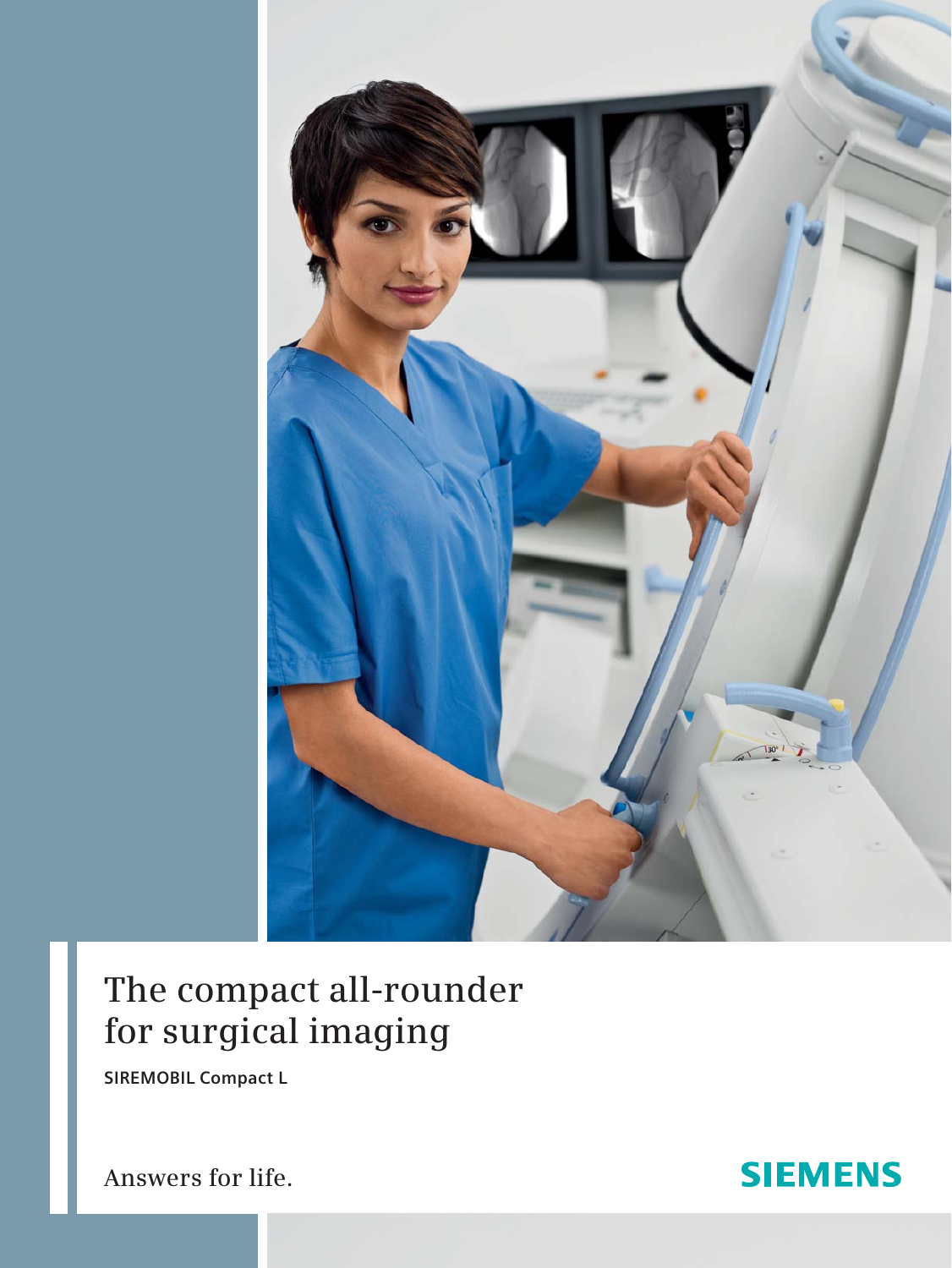## **Built for easy, user-friendly workflow**

- Start-up time of only 40 seconds
- Well-conceived control concept including an easy-to-understand user interface
- Effortless navigation through patient files, images, and clinical results
- Most important functions can be selected with a single keystroke

# **Designed for high-quality imaging at low dose**

- Consistent digital  $1K^2$  imaging chain
- Extended fluoro times of over 50 minutes
- Siemens CARE\* initiative for lowest possible dose
- MEMOSKOP CX imaging system for individual storage requirements from 25 to 5,000 images
- Comprehensive connectivity for image storage and data transfer including CD writer, USB interface, and DICOM network interface
- External monitor connection for duplication of the live monitor or the reference monitor
- 

# **Engineered for reliability**

• Renowned for reliable performance and versatility in mobile surgical imaging • In daily use by convinced professionals all over

the world



• Wide range of flexible service and support options provides high uptime and long system life

## **Shaped for advanced ergonomic handling**

- Counterbalanced C-arm with a large orbital rotation of 130° and integrated image intensifier handle
- Excellent patient access through surpassing values in free space, immersion depth, and overscan
- Intelligent color coding of brakes, handles, and scales for fast and precise positioning
- Space-saving, lightweight trolley for easy maneuverability

# **A synonym for efficient performance**

# **Your benefits at a glance**

Proven for its reliability and ease of use in intraoperative imaging, the multipurpose Siemens C-arm SIREMOBIL Compact L is the compact all-rounder for surgical imaging. With its new digital 1K<sup>2</sup> imaging chain, it supports a large spectrum of X-ray-based surgical applications in orthopedics, trauma and vascular surgery, pain management, and ambulatory care.

Thanks to its compact and ergonomic design, SIREMOBIL Compact L is particularly easy to handle and operate. This translates into accelerated workflow and ultimately into noticeable time and cost savings in your daily work.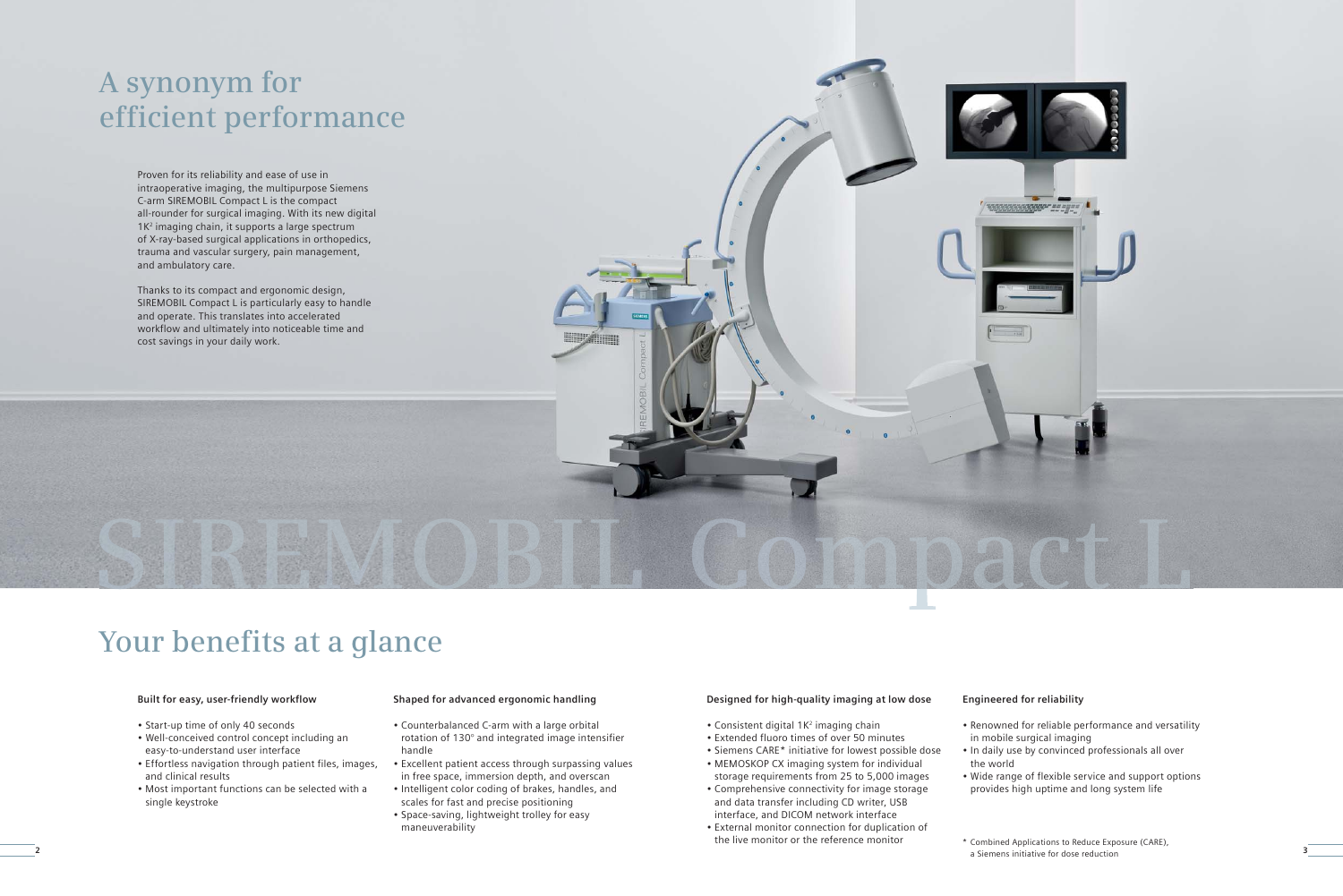Space-saving, lightweight trolley for easy maneuverability



SIREMOBIL Compact L is designed to make your work as effective and easy as possible. It provides a very short start-up time, so the entire system is ready for imaging within only 40 seconds, thus providing you with fast operational readiness whenever and wherever you need it.

## **Ready to go in less than a minute**

## **Intuitive operation for fast results**

SIREMOBIL Compact L combines intelligent design with utmost user-friendliness. Its straightforward user menu is especially aligned to your clinical demands. Simple entry screens, cursor control, and self-explanatory icon buttons (shortcuts) speed your way through the menus. The selection of system configurations, network functions, and application parameters is equally intuitive, and the most important functions can be selected with a single keystroke – workflow the way it should be.

# **Designed for easiest maneuverability**

SIREMOBIL Compact L is easy to handle, maneuver, and transport – it is small, lightweight, and ergonomic through and through. Color-coded brakes and scales facilitate unmistakable communication in a busy OR environment. The new image intensifier and chassis handles on the C-arm steadily enable accurate system adjustments, allowing you to fully concentrate on your patients. The ergonomic design of the easy-tomaneuver system trolley further supports fast operation and data entry.

# **Built for easy, user-friendly handling**

# Intelligent color coding allows for fast and precise positioning



Effortless navigation through patient files, images, and clinical results



130° orbital movement with 40° overscan for outstanding projection flexibility **4 5**

**" I am able to acquire higher-quality images than I ever " that are critically important in treating patients. could on previous systems, so I can make more informed decisions for my patients. It has also had a positive effect on my practice. Referring physicians that I work with know I have this system, so I've seen an increase in patient referrals since I've been using it. It is innovative, reliable, and easy to use – three qualities** 

Dr. Vladimir Zlatnik, Neurology Group PLLC, Flushing, NY, USA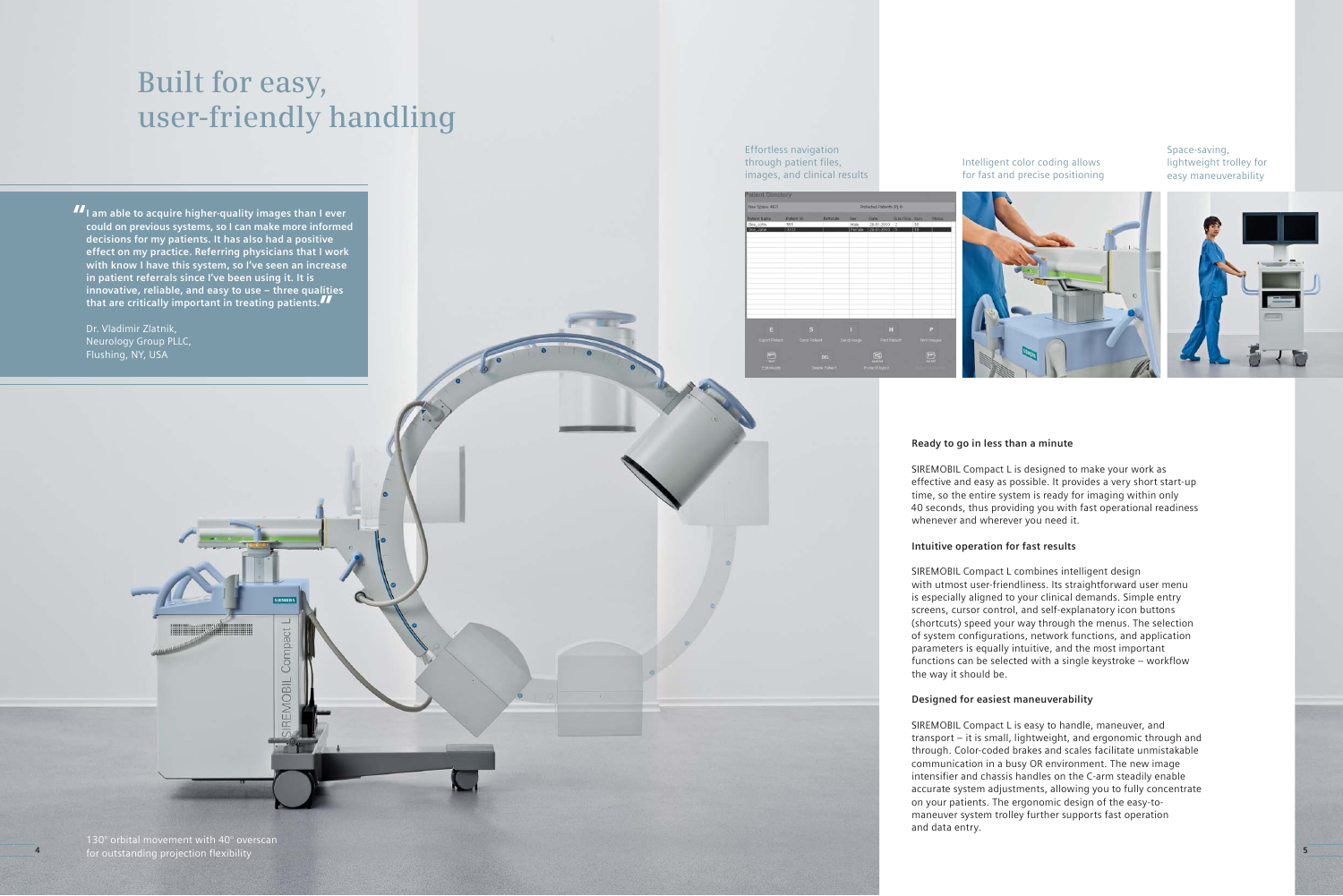# **Designed for high-quality imaging at low dose**

## **Exceptional image quality**

SIREMOBIL Compact L features a new, digital 1K<sup>2</sup> imaging system with ideally matched components. Together with its mu-metal shielded 23 cm (9") image intensifier, the imaging system offers high brightness and high contrast. Furthermore, two high-resolution TFT monitors display excellent, flicker-free images and provide a more than 170° viewing angle, horizontally as well as vertically. While the left monitor shows the current live image in full size, the right monitor displays the reference image and thumbnails, representing a preview of single images and/or preselected dynamic runs. A smart combination that allows for fast image review and smooth workflow.

Beyond that, the uniquely designed X-ray tube supports extended fluoro times of more than 50 minutes – at the lowest possible dose. This is, for example, especially suited for thoracic imaging applications, such as the placement of pacemakers, which require exceptionally long fluoro times.

The integrated CD drive allows for easy and reliable data storage

Right monitor with reference image and thumbnails for preview of single images and/or preselected dynamic runs



## **As little dose as possible**

SIREMOBIL Compact L follows the Siemens CARE (Combined Applications to Reduce Exposure) initiative, which helps to reduce dose for both clinicians and patients: The collimator locations can be displayed on LIH (Last Image Hold) to avoid additional radiation during collimator adjustments. Apart from that, the C-arm can be positioned with the help of optional integrated laser light localizers. Moreover, pulsed fluoroscopy, which is standard on SIREMOBIL Compact L, can result in significant dose reductions, without compromising the image quality, depending on the selected pulse rate.

An optional dose-measuring chamber\* determines the DAP (Dose Area Product) of the fluoroscopy field. The DAP result is displayed on the live monitor for easy viewing and increased dose awareness and can also be documented on hardcopy images. Alternatively, the display and documentation of air kerma rate and cumulative air kerma value is possible.

**"As a specialist in hand surgery, I particularly appreciate three points of the SIREMOBIL Compact L: the low radiation exposure for patients and OR staff, the wide working space, and the excellent image quality. "**

Daisuke Yamauchi, Fukui Prefecture Saiseikai Hospital, Fukui City, Japan



# **Storage capabilities and connectivity that really pay off**

SIREMOBIL Compact L comes with the renowned MEMOSKOP CX imaging system, which offers individual storage capacities from 25 to 5,000 images. For comfortable playback of image series, "Auto Loop" is a standard feature on continuous fluoroscopy, pulsed fluoroscopy, and subtraction.

SIREMOBIL Compact L also includes a CD drive. The optional CD-writing functionality helps you store your images or make them available for other viewing or imaging systems. Another convenient interface is the USB port, for image export in JPEG or BMP format.

Comprehensive DICOM (Digital Imaging and Communication) options including DICOM Send/ Receive, Storage Commitment, Print, Worklist, and Query/Retrieve and the optional connection of an external monitor make SIREMOBIL Compact L a highly versatile system, which is able to meet today's operational and networking demands. **6 7**

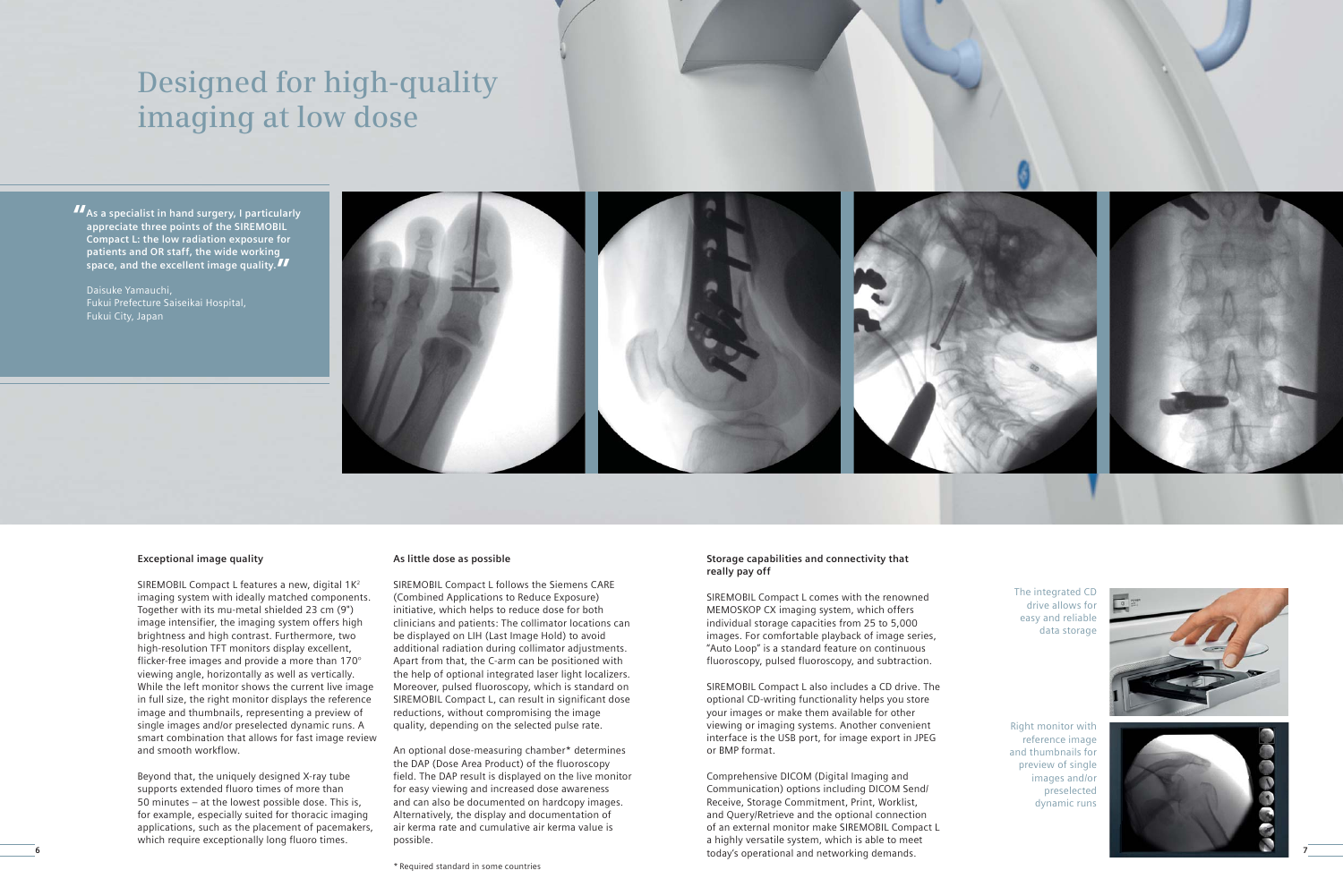

Maneuvering the C-arm is facilitated through consistent

# ergonomic design **Dependable values make the difference**

SIREMOBIL Compact L stands for the values Siemens healthcare solutions are generally renowned for: reliability, exceptional performance, and unequaled durability. That's why SIREMOBIL Compact L is well-known around the world for its exceptional customer satisfaction. This improved generation of the system will further contribute to the wide acceptance the system enjoys. SIREMOBIL Compact L is present in healthcare facilities all over the globe, as it offers a level of flexibility and uptime that provides surgeons and OR staff with the fullest and proper support.

# **There is more to a Siemens system than the system itself**

But support has yet another dimension with SIREMOBIL Compact L: Siemens provides a multitude of programs and support for the continuous development of skills, productivity, and technology right from the moment of purchase and makes every effort to help enhance performance, productivity, and patient satisfaction – the factors that count most in modern healthcare. What's more, Siemens provides a comprehensive range of service options for medical hardware and software, thus enabling increased system availability, optimized performance, and workflow efficiency.

# **Good to know it's a Siemens system**

**"Within the last seven years, the SIREMOBIL Compact L has helped us perform thousands of surgical procedures with minimally invasive techniques. It has contributed to optimizing the duration of surgical procedures, reducing costs for both patient and hospital, and providing better and faster recovery to our patients. We widely recommend this unit. "**

Dr. Roberto Ramírez Rivera, Professor of Traumatology and Orthopedics, Facultad de Medicina de la Universidad Autónoma de Coahuila, Saltillo, Coahuila, Mexico

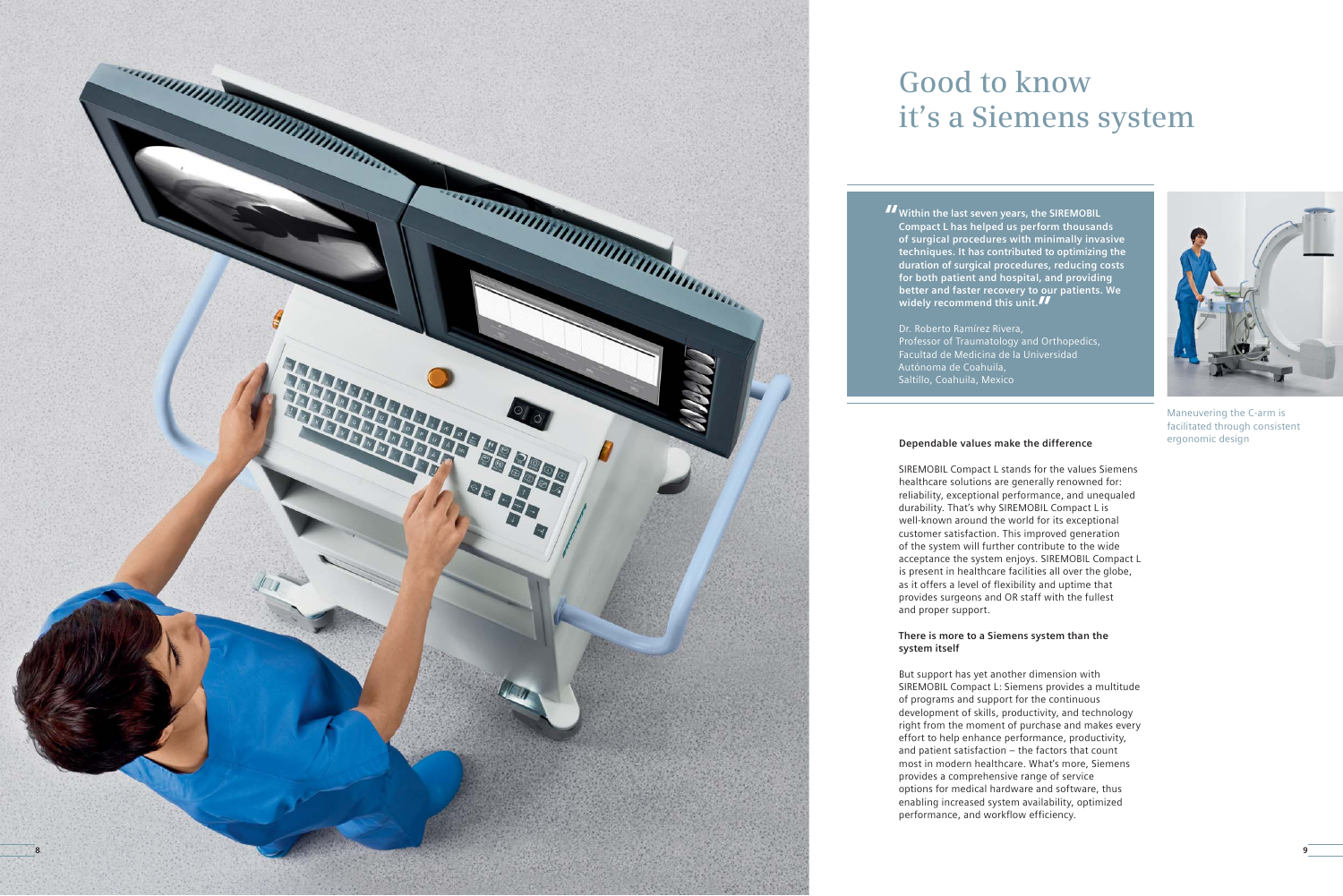# **Healthcare expertise that adds value**

Siemens is one of the first companies to bring together medical imaging, laboratory diagnostics, and medical information technology, all supported by consulting and services. Innovations from Siemens combine all the various fields on a state-of-the-art level to pave the way for earlier prevention, more specific diagnosis, and precise, efficient therapy – thus enhancing patient care, clinical workflow, and the profitability of healthcare facilities.

**II** SIREMOBIL Compact L is ideally suited for spinal **surgery. It convinces through markedly easy handling, high reliability, and an imaging quality that is absolutely suitable for spinal surgery. Thus, it can be used for anterior and posterior operations of the entire spine, from** 

As one of the world's leading suppliers of healthcare systems and solutions, Siemens is a partner that provides honest, fair, and comprehensive expert advice, long-term support across the board, plus the reliability, experience, and stability of a company with a 130-year history in healthcare. Siemens supplies products and solutions for the entire range of patient care from a single source – from prevention and early detection to diagnosis and treatment on to aftercare. By optimizing clinical workflows for the most common diseases, Siemens makes healthcare faster, better, and more costeffective.

**II** SIREMOBIL Compact L has been in use in our **hospital for about four years now, and the system has performed very well and has proven to be very stable. It is easy to operate and ideally suited to support a large number of surgical image acquisitions. Its ergonomic design is very useful and helps improve communication in a** 

**busy OR environment."**<br>Dr. Luo Cong Feng,<br>Head of Trauma Department,<br>Shang Hai No. 6 Hospital, Shanghai, China Dr. Luo Cong Feng, Head of Trauma Department,<br>Shang Hai No. 6 Hospital, Shanghai, China



Dr. Florian Ringel,

**craniocervical to lumbosacral.** *II***<br>Dr. Florian Ringel,<br>Senior Physician, Department of Neuros<br>Klinikum rechts der Isar der Technischer<br>Universität München, Munich, Germany** Senior Physician, Department of Neurosurgery, Klinikum rechts der Isar der Technischen<br>Universität München, Munich, Germany

# **A holistic view of healthcare**